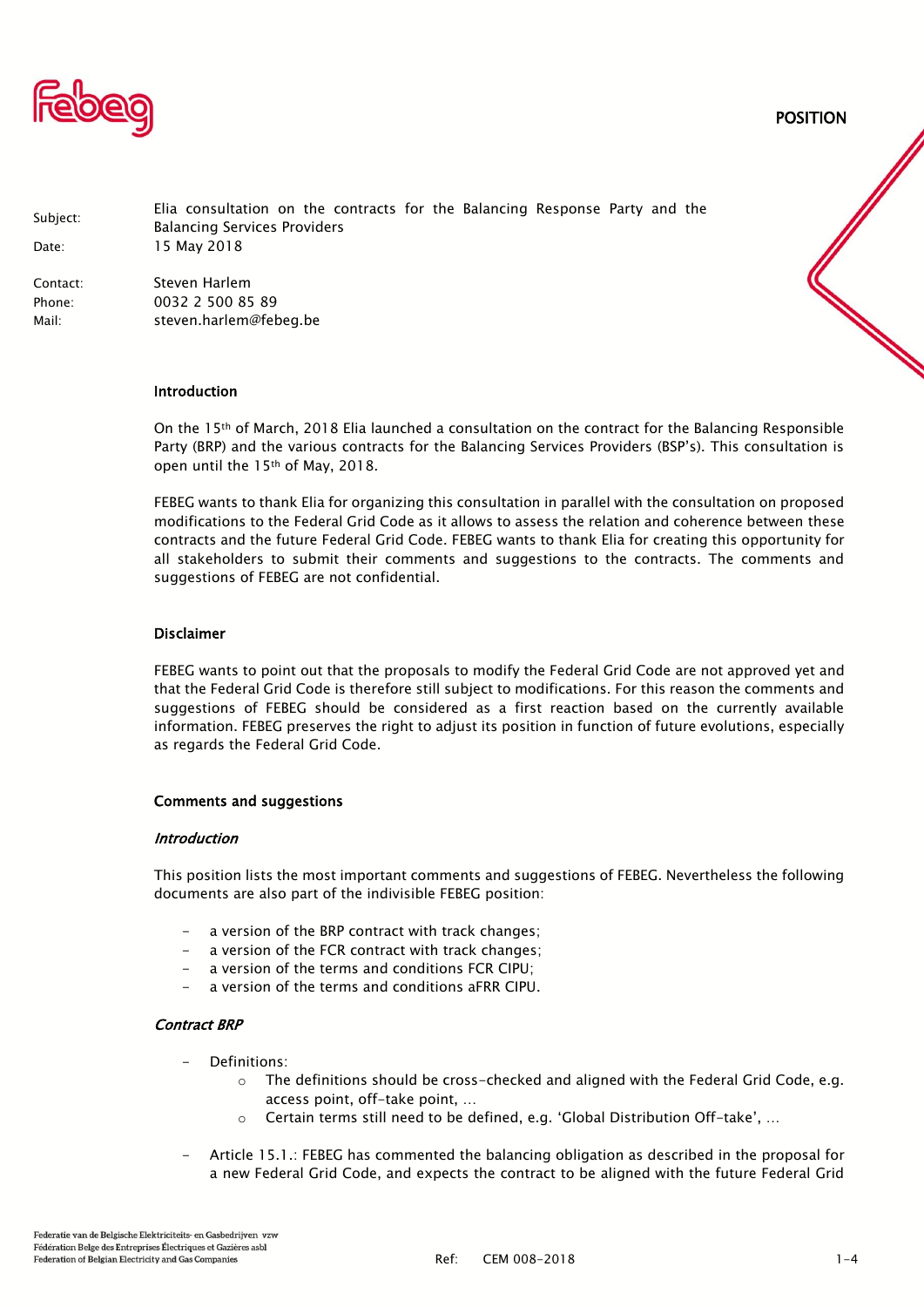

Code. Article 17,1° of the EB GL states 'In real time, each balance responsible party shall strive to be balanced or help the power system to be balanced'. FEBEG is of the opinion that the Elia proposal is not completely in line with the EB GL:

- o EB GL limits the obligation to 'real time' while Elia makes it applicable on all timeframes;
- o EB GL states that 'the BRP shall strive to be balanced' while Elia obliges the BRP 'to maintain its balance'. It's difficult to reconcile the wording 'maintain balance' with the option to 'help the system'.
- Article 18: This article to 'reasonable and sufficient means to anticipate certain situations that could lead to an imbalance'. FEBEG has commented the use of the wording 'means' in the proposal for a new Federal Grid Code, and expects the contract to be aligned with the future Federal Grid Code. FEBEG is of the opinion that the notion 'means' is unclear: in the proposal for Federal Grid Code it is used next to the notion 'procedures' which could lead to the conclusion that it is referring to 'capacity'. It can off course not be the intention to oblige the BRP to keep internal reserves which could potentially be considered as capacity withholding. FEBEG urges Elia to clarify the notion 'means'.
- Article 26: FEBEG has commented this principle in the proposal for a new Federal Grid Code, and expects the contract to be aligned with the future Federal Grid Code. FEBEG basically has the following comments:
	- $\circ$  Elia should only be able to refuse a program when this program is not balanced: during the consultation on the Federal Grid Code, FEBEG has proposed to clarify this, at least, in the BRP contract;
	- $\circ$  if Elia would have the right to refuse a balanced program, a fair remuneration should be foreseen.

# **FCR**

# General Conditions

- Definitions:
	- $\circ$  Terms which are already defined in applicable legislation (a.o. the Electricity Law, the Federal Grid Code, …) should not be defined in the contract again; possibly a reference to the applicable legislation could be integrated.
	- $\circ$  Please add the following paragraph for clarification: 'Terms used but not defined shall have the meaning assigned to them in applicable legislation' (a.o. the Electricity Law, the Federal Grid Code, …).
	- o Some terms and wording should be corrected or further clarified: BSP (distinction between the party to this contract and any other BSP); Terms and Conditions (the Terms and Conditions as set out in Part 2 and/or Part 3 of this Contract); CIPU Technical Units; Non-CIPU Technical Units; Long Peak Hours (to correct);…
- Article 2.1°: It should be made clear that when a BSP has both CIPU and Non-CIPU Technical Units, the two Terms & Conditions apply independently from each other: separate portfolios, separate 'FCR Contracted', separate 'Monthly Remuneration',…
- Article 4.1.: As regard the contract duration, the following is stated: 'This Contract terminates on December 31st, 2021.' Why is there an end date introduced? What is the objective?
- Article 7.: As regards 'Force Majeure' the article refers to 'the following situations...'. This description should be fully aligned with the Federal Grid Code and apply for both parties. Also the words 'previous sentence' must be replaced by 'previous paragraphs'.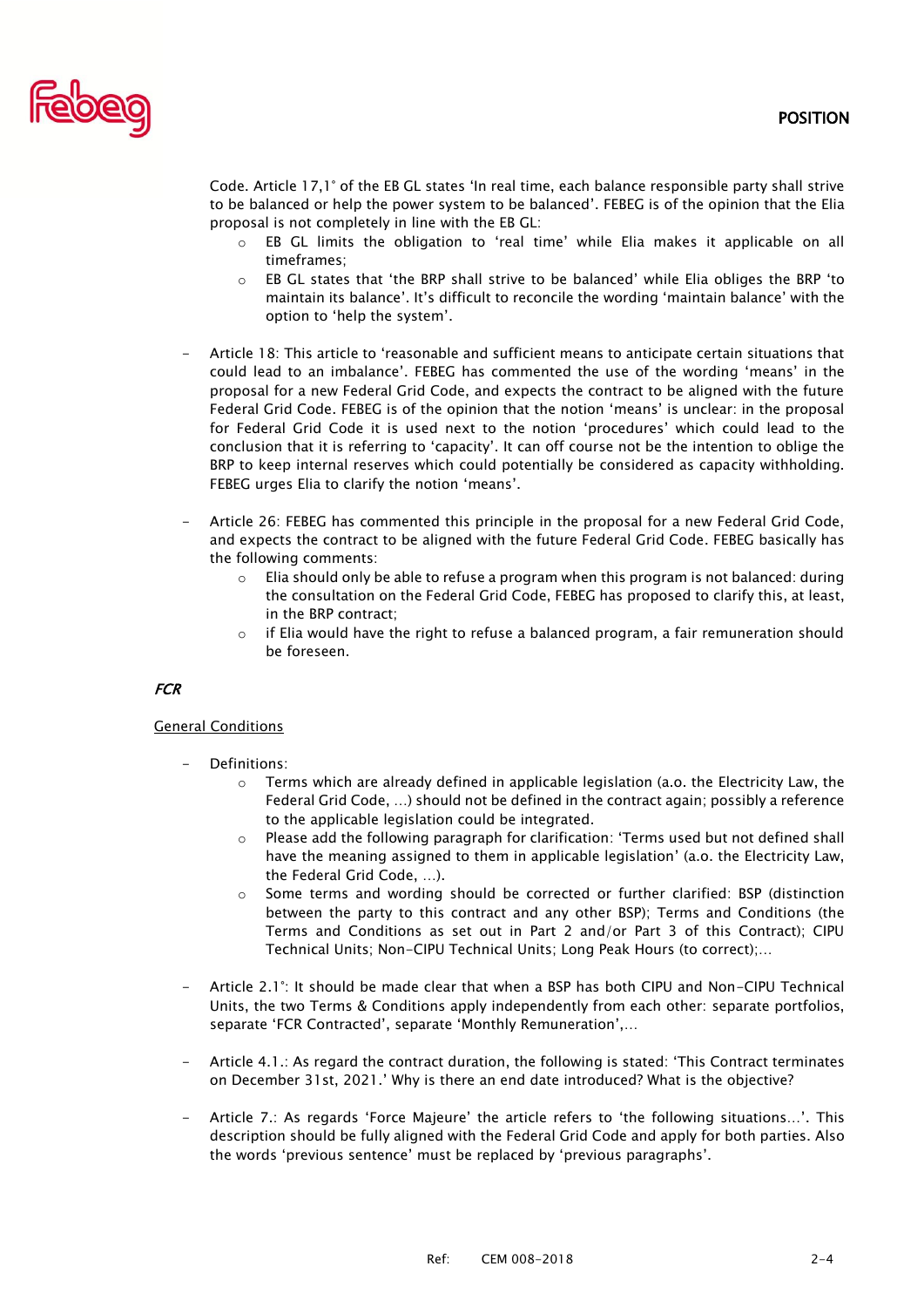

- Article 8.2.: 'The BSP declares that it has been personally and specifically informed by ELIA and has familiarised itself with the specific provisions on confidentiality obligations regarding the operator of the Belgian electricity transport network (at both federal and regional levels).' Could Elia please be more specific and re-inform the BSPs about these provisions?

# Terms & Conditions FCR CIPU and Non-CIPU

- Definitions:
	- o Idem as for the General Conditions
	- o Additional comments:
		- 'Counterpart BSP': the BSP itself may be a Counterpart BSP
			- 'Monthly Remuneration': to specify 'for the Service in these Terms and Conditions'
- Article 5.2: 'The BSP should always, even in case of Forced Outage, maintain his Contracted FCR Power available to ELIA either by providing its FCR Obligations by himself or by transferring part or all of them to a Counterpart BSP.' After 'Forced Outage' should be added 'in so far such Forced Outage does not qualify as force majeure'. FEBEG proposes to add 'in so far as reasonably possible' before 'maintain', as the BSP is dependent of the availability and liquidity of the secondary market (see also FEBEG comment on article 247 of the proposal for FTR).
- Article 6.1: 'In the event where the entire volume nominated on a Providing Group with limited energy reservoirs (as defined in Annex 7) has been activated for a minimum of 25 minutes continuously, the concerned group is authorized to reconstitute its reserve of energy within a maximal period of 2 hours'. However article 156.9 of the SOGL foresees that, in alert state, the time period during which the FCR providing units with limited energy reservoirs must be able to activate FCR continuously may be adapted 'in case of frequency deviations that are smaller than a frequency deviation requiring full FCR activation' into 'an equivalent length of time'. This should apply to the 25 minutes defined by Elia when the frequency deviation is larger than 50 mHz, to authorize the group to reconstitute its reserve.
- Article 9.5: The penalty cap should include the penalties for missing nominations.
- Annex 12 of the Terms & Conditions CIPU: the calculation of the penalty (Reduction 3) in the examples 1 and 2 is not conform the penalty formula, but it is correct in the Terms & Conditions Non-CIPU.

# aFRR

# General Conditions:

The relevant comments for the FCR General Conditions – both the main comments in this note as the proposed comments and track changes in the actual document - are also valid for the aFRR General Conditions.

# Terms & Conditions:

- Definitions: As regards the prequalification procedure, the use of the terms 'Delivery Points' and 'Providing Group' are not defined/used for aFRR.
- Article 3.3.2, last bullet: The article states that 'Awarded capacity bids are fixed in a purchase order', but there are no purchase orders for aFRR